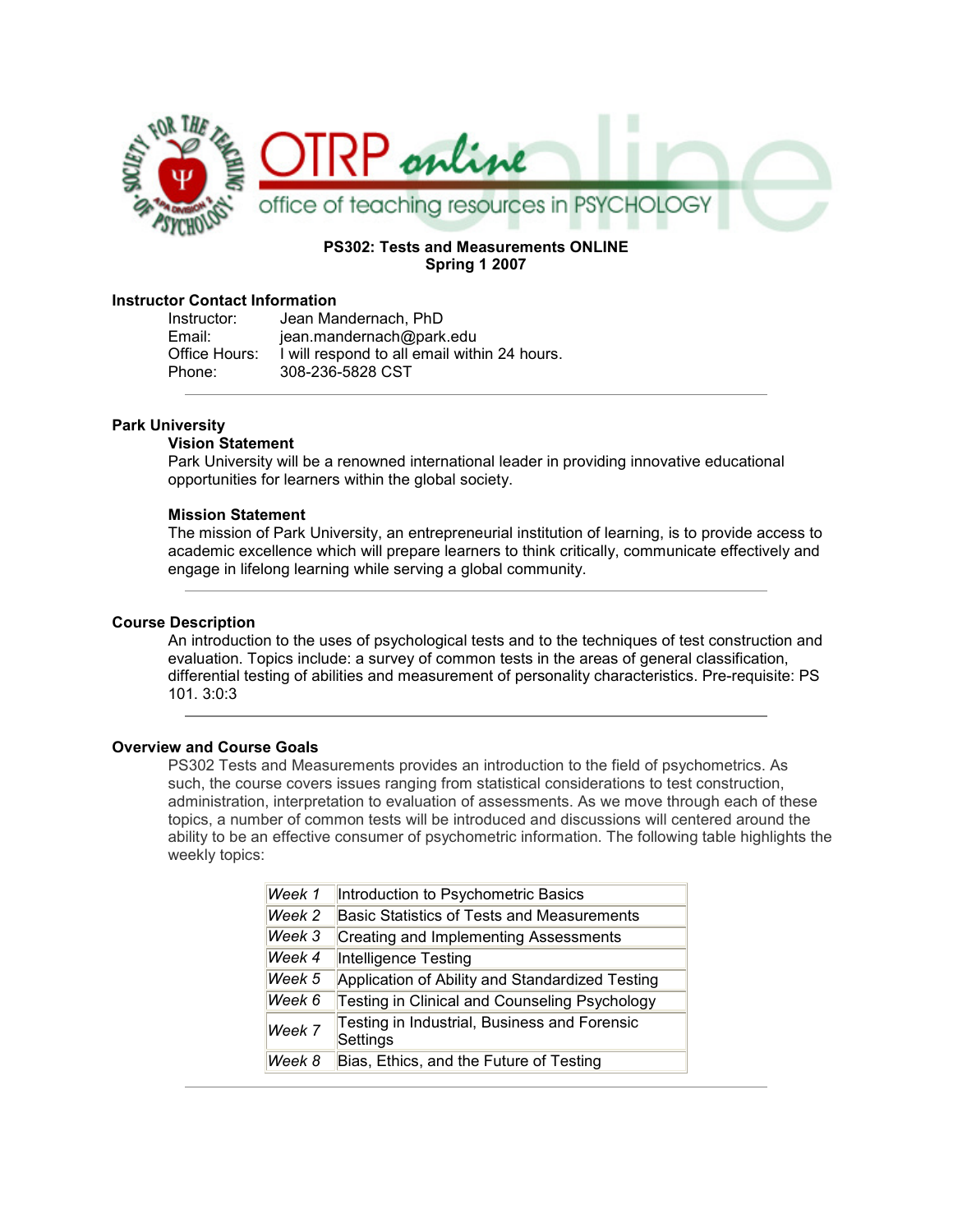### Core Learning Outcomes

Students who successfully complete this course will be able to:

- 1. Identify key features related to test construction and standardization.
- 2. Critically analyze the use of self-report inventories.
- 3. Distinguish between the various types of test reliability and validity.
- 4. Evaluate the legal, ethical, and professional issues related to test usage.
- 5. Identify the properties and applications of personality and intelligence tests.

## Texts/Materials

### Required:

Kaplan, R. M. and Saccuzzo, D. P. (2005). Psychological Testing: Principles, Applications, and Issues (Sixth Edition). Thomson/Wadsworth, ISBN 0-534-63306-4.

### Recommended:

Nicolai, K. (2005). Student Workbook for Psychological Testing: Principles, Applications and Issues. Thomson/Wadsworth, ISBN 0-534-63308-0

Order Texts at: http://direct.mbsbooks.com/park.htm

## Course Policies

## Policy #1: Submission of Work:

- A class week is defined as the period of time between Monday 12:01 am MST and Sunday at 11:59 PM MST. The first week begins the first day of the term/semester. Assignments scheduled for completion during a class week should be completed and successfully submitted by the posted due date.
- Create a back up file of every piece of work you submit for grading. This will ensure that a computer glitch or a glitch in cyberspace won't erase your efforts.
- When files are sent attached to an email, the files should be in either Microsoft Word, RTF, ASCII, txt, or PDF file formats.
- Submission of Late Work: Late work will only be accepted with written permission.

### Policy #2: Ground Rules for Online Communication & Participation

- General email: Students should use email for private messages. When sending email other than assignments, you must identify yourself fully by name and class in all emails.
- Online threaded discussions: are public messages and all writings in this area will be viewable by the entire class or assigned group members.
- Online Instructor Response Policy: I will check email frequently and will respond to course-related questions within 24-48 hours.
- Observation of "Netiquette": All your Online communications need to be composed with fairness, honesty and tact. Spelling and grammar are very important in an Online course. What you put into an Online course reflects on your level of professionalism. Here are a couple of Online references that discuss writing Online http://goto.intwg.com/ and netiquette http://www.albion.com/netiquette/corerules.html.
- Please check the Announcements area before you ask general course "housekeeping" questions (i.e. how do I submit assignment 3?). If you don't see your question there, then please contact me.

### Policy #3: What to do if you experience technical problems or have questions about the Online classroom.

- If you experience computer difficulties (need help downloading a browser or plug-in, you need help logging into the course, or if you experience any errors or problems while in your Online course, click on the **button** button in your Online Classroom, then click on the helpdesk menu item, and then fill out the form or call the helpdesk for assistance.
- If the issue is preventing you from submitting or completing any coursework, contact me immediately.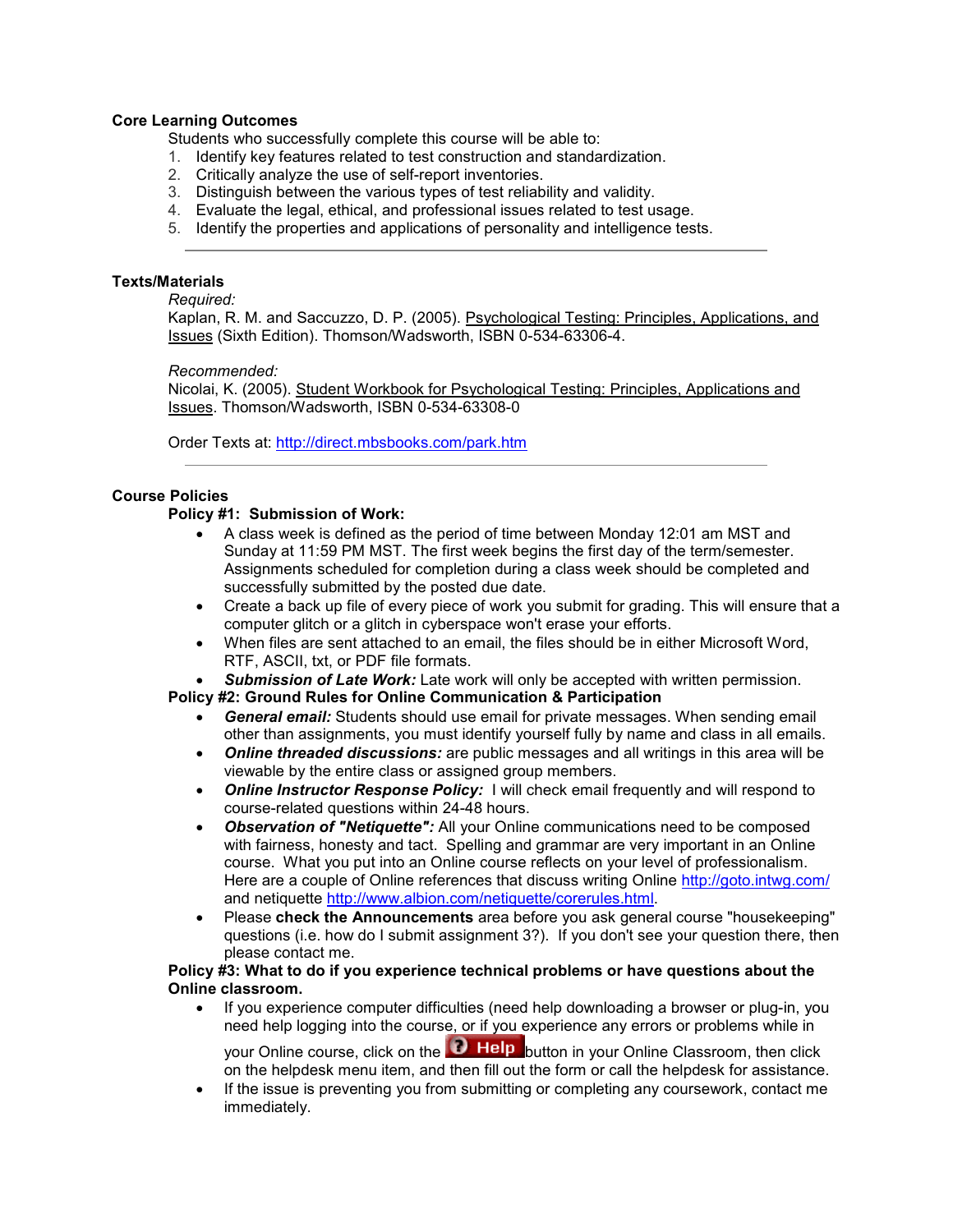#### Policy #4: DISABILITY GUIDELINES

- Park University is committed to meeting the needs of all students that meet the criteria for special assistance. These guidelines are designed to supply directions to students concerning the information necessary to accomplish this goal. It is Park University's policy to comply fully with federal and state law, including Section 504 of the Rehabilitation Act of 1973 and the American with Disabilities Act of 1990, regarding students with disabilities. In the case of any inconsistency between these guidelines and federal and/or state law, the provisions of the law will apply.
- Additional information concerning the criteria for special assistance and Park University's policies and procedures related to disability can be found on the Park University web page: http://www.park.edu/disability.

### Grading Policy

You will be able to track your grade throughout the term. Grades will be determined by your performance on a final exam, 3 integrative assignments, weekly homework assignments, a group controversial issues presentation, mastery questions and participation in online class discussions. Points will be assigned as follows:

| 100 points |
|------------|
| 120 points |
| 80 points  |
| 80 points  |
| 40 points  |
| 80 points  |
| 500 points |
|            |

Final course grades will be determined as follows:

| A            | $90\% - 100\%$ | 448 points and higher |
|--------------|----------------|-----------------------|
| B.           | 80% - 89%      | $398 - 447$ points    |
| $\mathsf{C}$ | 70% - 79%      | $348 - 397$ points    |
| D.           | 60% - 69%      | 298 - 347 points      |
|              | 59% and lower  | 297 points and lower  |

You will know in advance the standards for each assignment. My goal is to give you prompt, clear, and useful feedback to help you critically analyze psychometric information and communicate this knowledge in a professional manner. Each student is responsible for:

- Completing weekly reading assignments
- Completing weekly homework assignments
- Completing weekly mastery questions
- Participating in weekly on-line class discussions
- Participating in a group controversial issues presentation
- Completing three integrative assignments
- Completing a proctored final examination

**Proctored final examination/Project** - A final proctored examination will be taken in a proctored testing environment during the 8th week at one of the Park University sites around the country or at an alternative location. For proctored examinations, photo identification is required at the time of the test. Guidelines for selecting an acceptable proctor can be found on the Park University Website.

- Other Information on proctored exams:
	- $\circ$  It will be the responsibility of the student to arrange for a proctor, by the 6th week of the term, which I must accept and approve.
	- o Approval of proctors is at my discretion.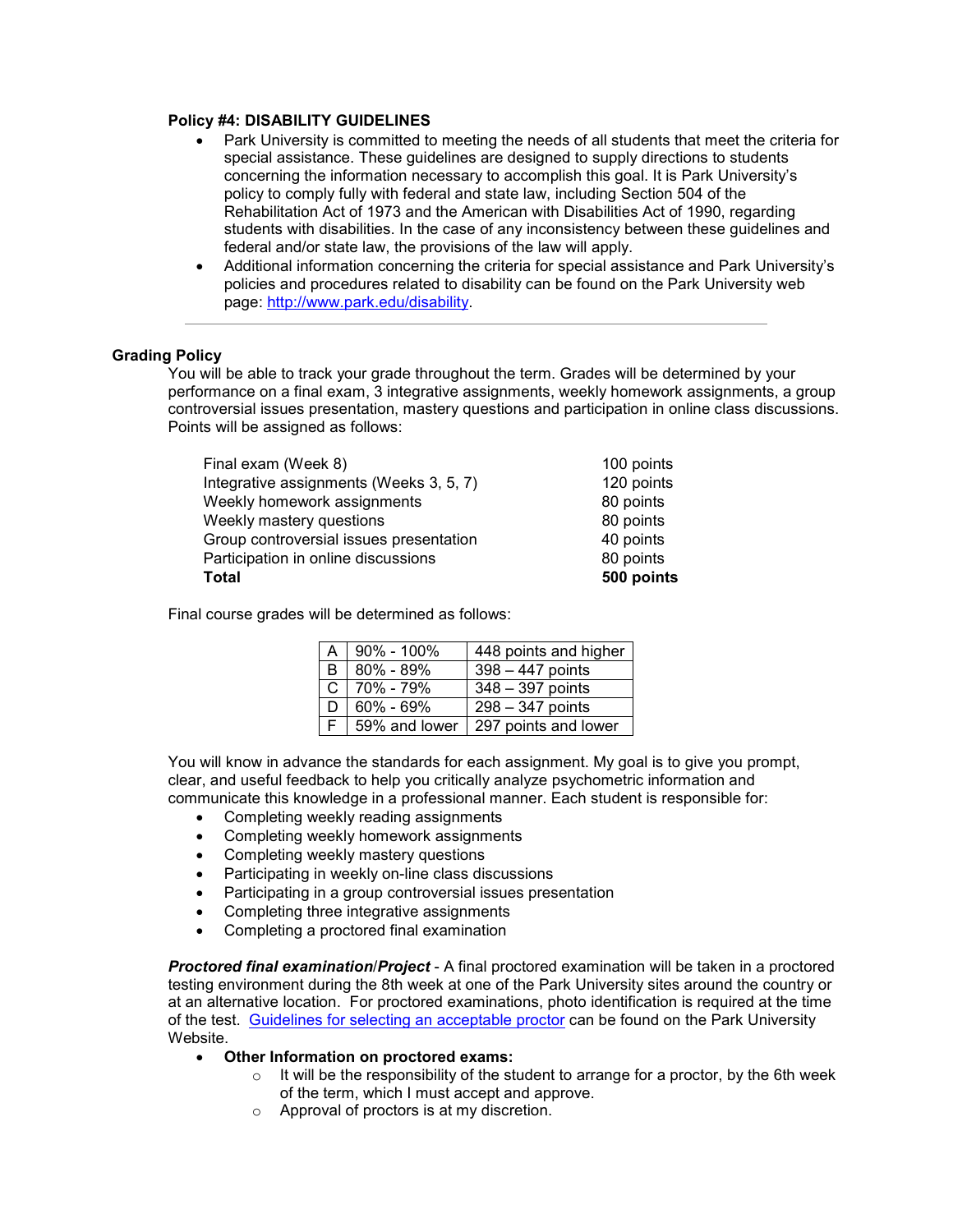- $\circ$  A proctor request form will be made available to you during the first week of class so that you can send your requested proctor to me for approval.
- $\circ$  Failure to take a final proctored exam (or submit your final project for some online graduate courses) will result in an automatic "F" grade.

#### Academic Honesty

Academic integrity is the foundation of the academic community. Because each student has the primary responsibility for being academically honest, students are advised to read and understand all sections of this policy relating to standards of conduct and academic life.

Academic dishonesty includes committing or the attempt to commit cheating, plagiarism, falsifying academic records, and other acts intentionally designed to provide unfair advantage to the students.

- **Cheating** includes, but is not limited to, intentionally giving or receiving unauthorized aid or notes on examinations, papers, laboratory reports, exercises, projects, or class assignments which are intended to be individually completed. Cheating also includes the unauthorized copying of tests or any other deceit or fraud related to the student's academic conduct.
- Plagiarism involves the use of quotation without quotation marks, the use of quotations without indication of the source, the use of another's idea without acknowledging the source, the submission of a paper, laboratory report, project, or class assignments (any portion of such) prepared by another person, or incorrect paraphrasing.
- Falsifying academic records includes, but is not limited to, altering grades or other academic records.
- Other acts that constitute academic dishonesty include:
	- o Stealing, manipulating, or interfering with an academic work of another student or faculty member.
	- o Collusion with other students on work to be completed by one student.
	- o Lying to or deceiving a faculty member.

In the event of alleged academic dishonesty, an Academic Dishonesty Incident Report will be submitted to an Online Academic Director who will then investigate the charge. Students who engage in academic dishonesty are subject to a range of disciplinary actions, from a failing grade on the assignment or activity in question to expulsion from Park University. Park University's academic honesty policy and related procedures can be found in full in the Park University Undergraduate and Graduate Catalogs.

### **Attendance**

Professors are required to keep attendance records and report absences throughout the term. Excused absences can be granted for medical reasons, school sponsored activities, and employment-related demands including temporary duty. The student is responsible for completing all missed work. Any student failing to attend class for two consecutive weeks, without an approved excuse, will be administratively withdrawn and notified via email that you have been withdrawn and a grade of "WH" will be recorded.

An attendance report of "P" (present) will be recorded for students who have logged in to the Online classroom at least once during each week of the term. PLEASE NOTE: Recording of attendance is not equivalent to participation. Participation grades will be assigned according to the criteria in the Grading Policy section of the syllabus.

More details on the attendance policy can be found in the Park University Undergraduate and Graduate Catalogs.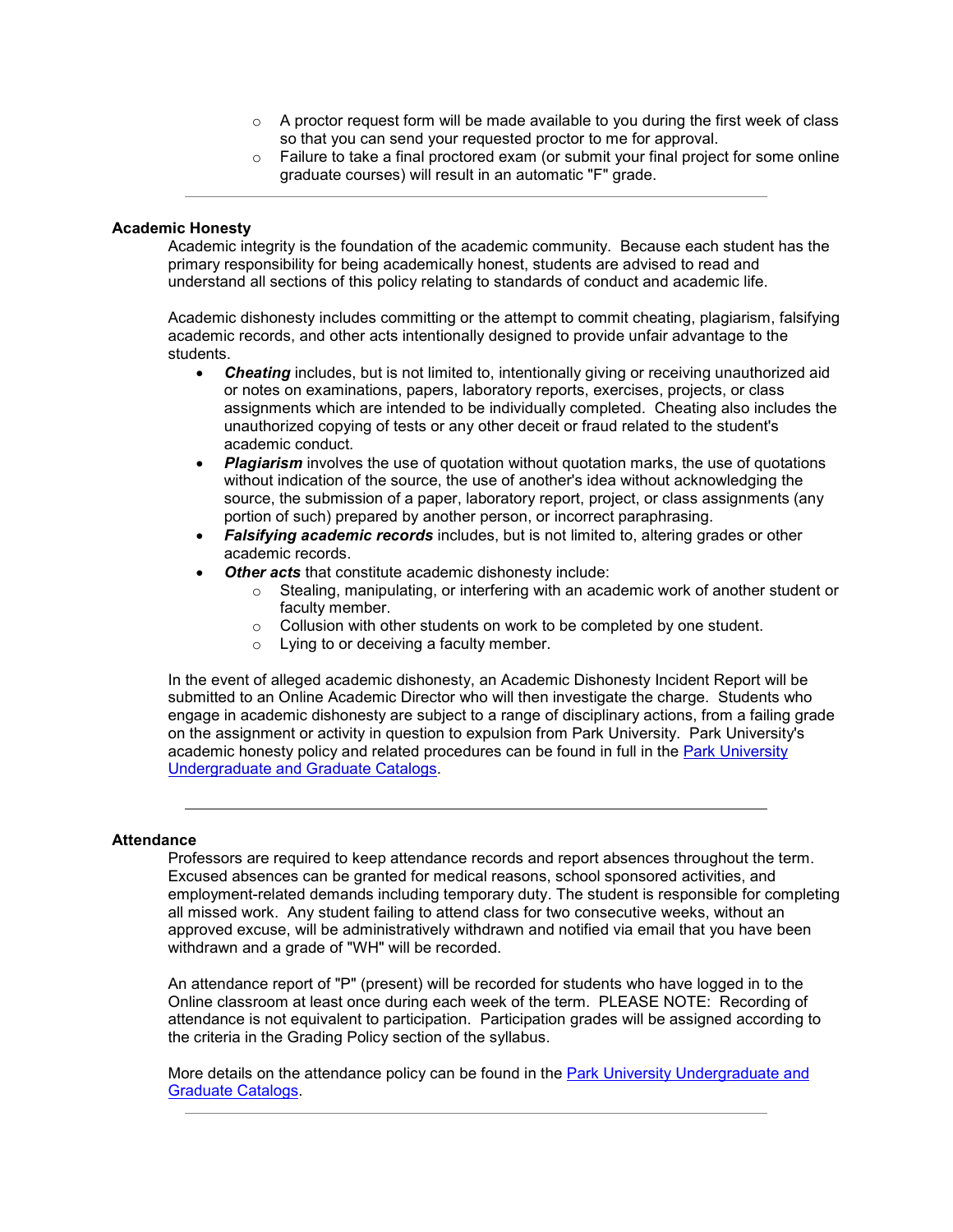#### Student Resources

- McAfee Memorial Library Online information, links, electronic databases and the Online catalog. Contact the library for further assistance via email or at 800-270-4347.
- Park University Online Bookstore Select "Online Learning- Graduate," or "Online Learning - Undergraduate," and then click on the appropriate course code (ex. AC 201, PA 501) to see the list of required and optional texts for each course that you are enrolled in.
- Advising Park University would like to assist you in achieving your educational goals. Your Campus Center Administrator can provide advising to you, please contact them for assistance. If you need contact information for your Campus Center, click here.
- **Online Tutoring Services** Park University has arranged for Online students to receive five hours of free access to Online tutoring and academic support through Smarthinking. If you would like Online tutoring, please contact me to receive their recommendation and information on how to access the Online tutoring.
- **Career Counseling** The Career Development Center (CDC) provides services for all stages of career development. The mission of the CDC is to provide the career planning tools to ensure a lifetime of career success.
- Online Classroom Technical Support For technical assistance with the Online classroom, email helpdesk@parkonline.org or call the helpdesk at 866-301-PARK (7275). To see the technical requirements for Online courses, please visit the http://parkonline.org website: click on the "Technical Requirements" link, and click on "BROWSER Test" to see if your system is ready.
- Park Helpdesk If you have forgotten your User ID or Password, or if you need assistance with your PirateMail account, please email helpdesk@park.edu or call 800-927-3024.

### Course Calendar

The following overview provides some guidelines to assist you in planning your coursework and scheduling the major learning activities in the course:

| Week   | <b>Readings</b>     | <b>Activities</b>                                                                                                                                                                                            |
|--------|---------------------|--------------------------------------------------------------------------------------------------------------------------------------------------------------------------------------------------------------|
| Week 1 | Chapters 1 and 2    | Personal introduction<br>$\bullet$<br>Discussion activity with peer responses<br><b>Homework</b><br>Mastery quiz<br>٠                                                                                        |
| Week 2 | Chapters 3, 4 and 5 | Discussion activity with peer responses<br>$\bullet$<br><b>Homework</b><br>Mastery quiz<br>٠                                                                                                                 |
| Week 3 | Chapters 6, 7 and 8 | Discussion activity with peer responses<br>$\bullet$<br><b>Homework</b><br>Mastery quiz<br>٠<br>Integration Assignment #1<br>٠                                                                               |
| Week 4 | Chapters 9 and 10   | Discussion activity with peer responses<br>$\bullet$<br><b>Homework</b><br>Mastery quiz<br>Controversial Issues Debate (assigned group only)<br>Response to Controversial Issues Debate<br>٠                 |
| Week 5 | Chapters 11 and 12  | Discussion activity with peer responses<br>٠<br><b>Homework</b><br>Mastery quiz<br>Controversial Issues Debate (assigned group only)<br>Response to Controversial Issues Debate<br>Integration Assignment #2 |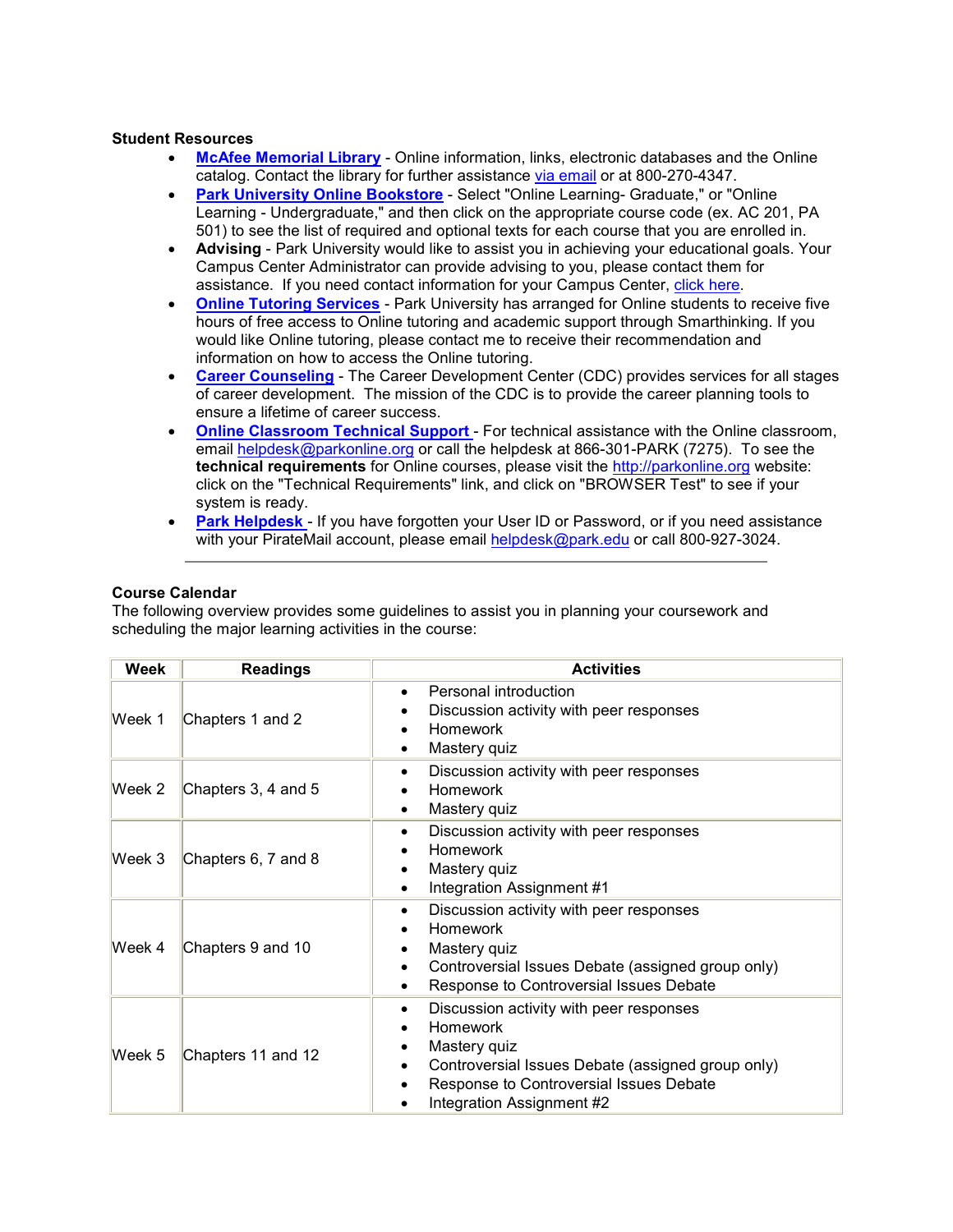| Week 6 | Chapters 13, 14 and 16 | Discussion activity with peer responses<br><b>Homework</b><br>Mastery quiz<br>Controversial Issues Debate (assigned group only)<br>Response to Controversial Issues Debate |
|--------|------------------------|----------------------------------------------------------------------------------------------------------------------------------------------------------------------------|
| Week 7 | Chapters 18 and 20     | Discussion activity with peer responses<br>Homework<br>Mastery quiz<br>Integration Assignment #3                                                                           |
| Week 8 | Chapters 19 and 21     | Discussion activity with peer responses<br><b>Homework</b><br>Mastery quiz<br>Bonus Activity (optional)<br><b>Final Exam</b>                                               |

## **Assignments**

Through the course of this term, you will complete three integration assignments: evaluation of a mock test manual, test review and critique, and creation of a personality test. In addition, you will complete 8 weekly discussions, homeworks, and quizzes as well as participate in a group project examining controversial issues in testing. The following pages provide more detailed information about each of these assignments.

## Integration Assignment #1: Evaluation of a Mock Test Manual

Due Date: Sunday of Week 3 Submission: Submit as an RTF or Word attachment via the Dropbox

### Directions:

After you have read the Abbreviated Test Manual for the Nelson Critical Thinking Test (NCTT), answer the questions presented below. Your responses should include both a definition of the measurement concept reflected in the question (e.g., reliability, criterion-related validity) and reference to specific pieces of information contained in the manual.

- (1) What evidence is presented regarding the **reliability** of the NCTT? Evaluate the meaning and adequacy of this evidence.
- (2) What evidence is presented regarding the **content-related validity** of the NCTT? Evaluate both the meaning and the adequacy of content-related evidence for the validity of the NCTT.
- (3) What evidence is presented regarding the criterion-related validity of the NCTT? Evaluate the meaning and adequacy of this evidence.
- (4) What evidence is presented regarding the construct-related validity of the NCTT? Evaluate the meaning and adequacy of this evidence.
- (5) Describe one use of the NCTT that you believe is justified, given the information provided in the manual.
- (6) Describe one use of the NCTT that you believe is not justified, given the information provided in the manual. In order for the NCTT to be used in this way (or for this purpose), what information would you like to see in the manual?

Assignment from Nicolai, K. (2005). Student Workbook for Psychological Testing: Principles, Applications and Issues. Thomson/Wadsworth, ISBN 0-534-63308-0.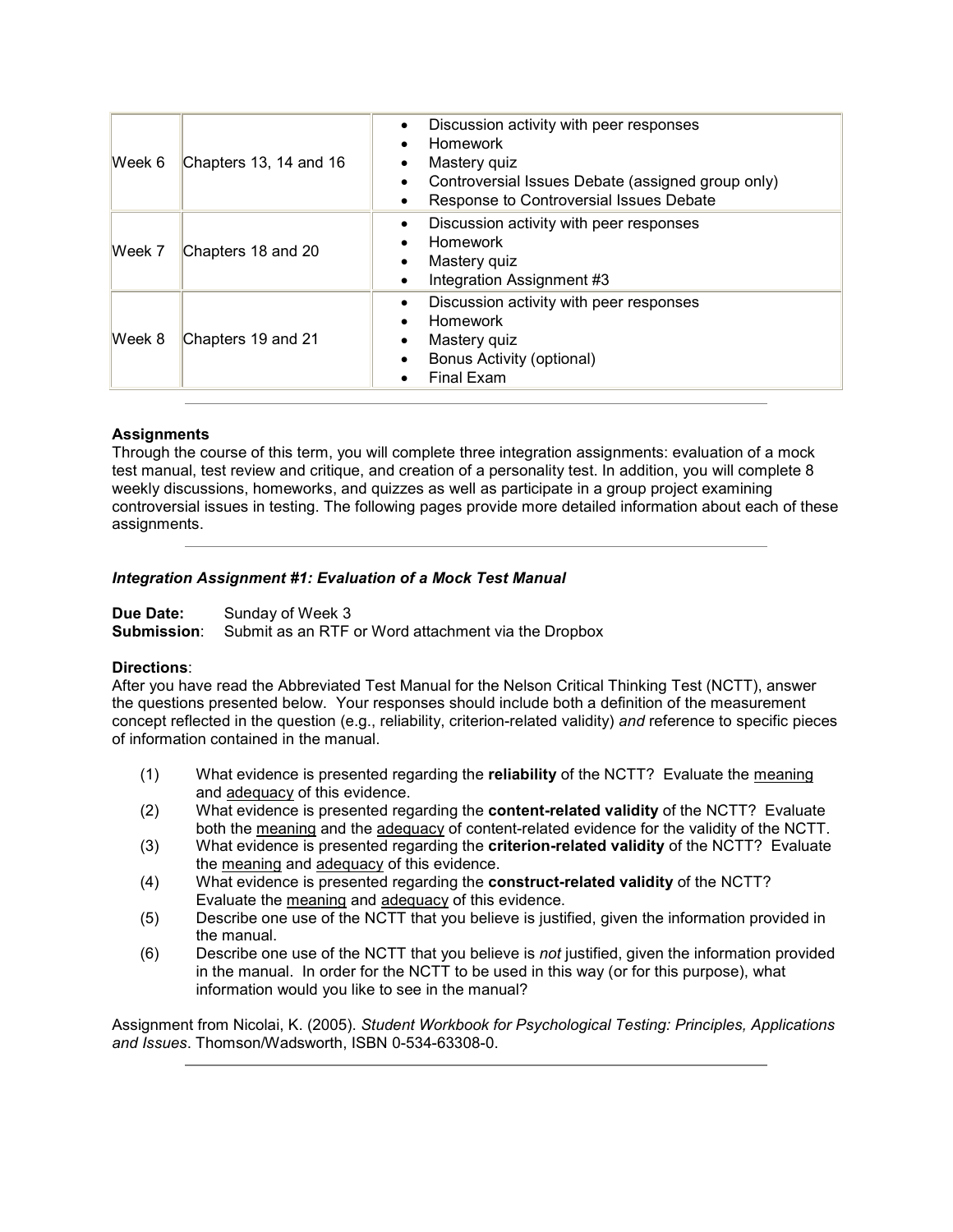## Integration Assignment #2: Test Review and Critique

Due Date: Sunday of week 5 Submit: Submit via the dropbox as an RTF or Word attachment

### Directions:

Using empirical references as the basis of your review, research a standardized personality, intelligence or educational test and complete a summary critique/report. The review should include: general information about the test including title, author and publisher; a description of the test content, purpose, structure, administration and scoring guidelines; an evaluation of the reliability and validity of the test; a critique of the strengths and weaknesses of using the test in an applied setting; and an analysis of the multicultural application of the test. Your paper must utilize a minimum of 8 references; 5 of these references must be empirical, peer-reviewed, research articles (empirical references). As such, it is NOT appropriate to select an online test; you must select a published test in which there is information available on the reliability and validity.

## Structure and Content of Test Critique:

The Test Review/Critique contains six sections, including references. Information to be presented in each section is presented below.

- I. GENERAL INFORMATION
	- Title of the test (including edition and form, if applicable)
	- Author(s)
	- Publisher and date(s) of publication
- II. TEST DESCRIPTION
	- Test Content
		- $\circ$  construct(s), domain(s) or variable(s) the test measures
		- o unidimensionality or multidimensionality of construct
		- o theoretical and/or empirical foundations of the test
	- Purpose of Test
		- o purpose and potential uses of test
		- o whom the test is designed for
	- Test Structure
		- o length of test/number of items
		- o subscales (if applicable)
		- o item format
	- Test Administration
		- o administration procedures
		- o necessary administrator qualifications and/or training
	- **Test Scoring** 
		- o type of scoring or scaling
		- o scoring procedures (including availability of scoring keys and scoring services, if any)
		- o subscale, factor or dimension scores (if applicable)

## III. TECHNICAL EVALUATION

- Reliability
	- o evidence of reliability (e.g., test-retest, internal consistency)
	- $\circ$  adequacy of reliability evidence to support potential uses of the test
- Validity
	- o evidence of validity (e.g., content-, criterion-, construct-related)
	- $\circ$  adequacy of validity evidence to support potential uses of the test

## IV: SUMMARY EVALUATION AND CRITIQUE

- Strengths and weaknesses of the test
- A critique of the use of the test in an applied setting

## V: MULTICULTURAL APPLICATION

• An analysis of the multicultural application of the test (addressing research on multicultural comparison OR limitations of generalizability based on lack of multicultural data)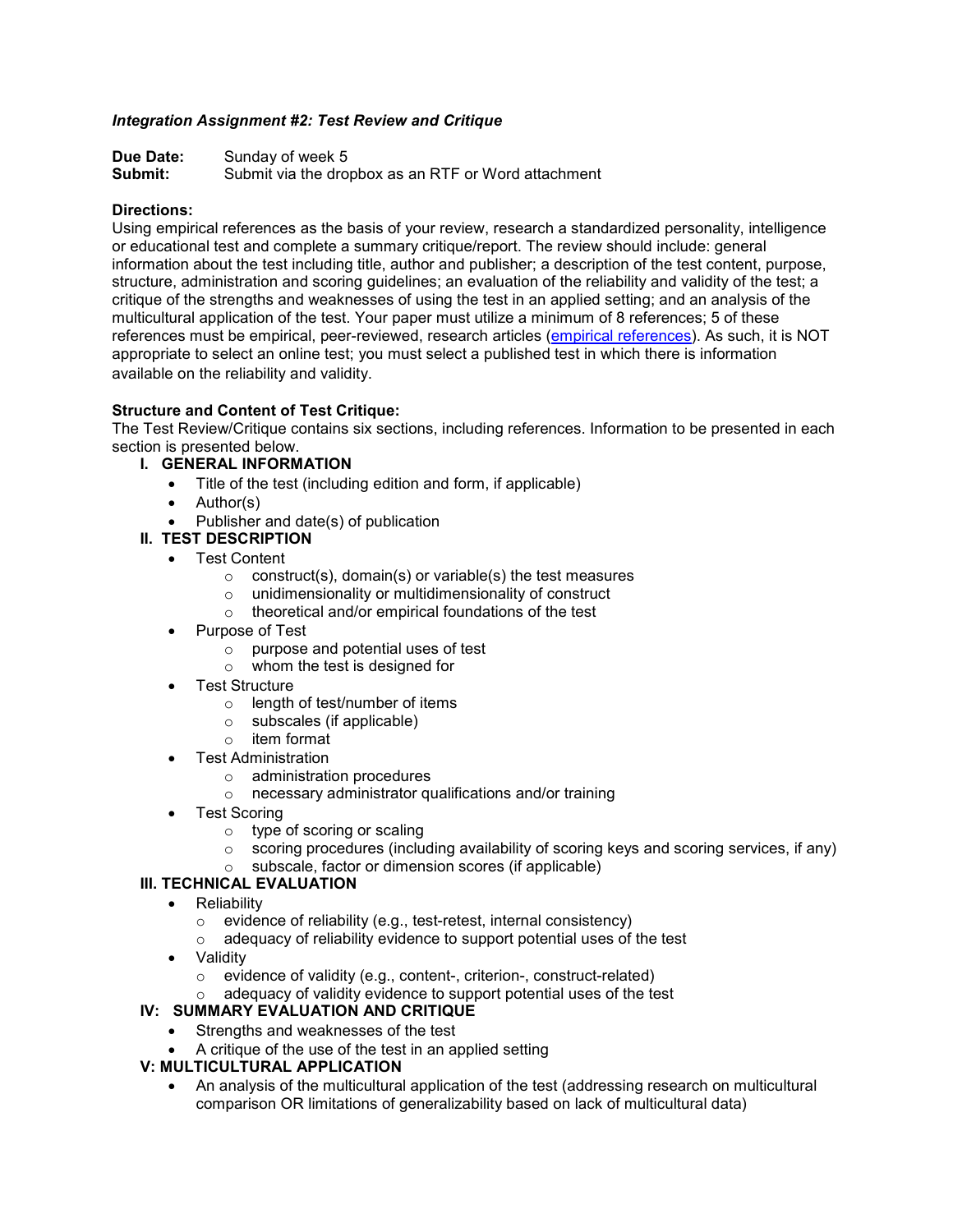# VI: REFERENCES

Assignment adapted from Nicolai, K. (2005). Student Workbook for Psychological Testing: Principles, Applications and Issues. Thomson/Wadsworth, ISBN 0-534-63308-0.

## Integration Assignment #3: Development of a Personality Scale

### Description:

For this Integration Assignment, you will develop a structured measure of personality, collect data on the measure, and examine its psychometric properties. You will use one of the deductive approaches to structured test construction (either the logical-content or theoretical strategies) described in Chapter 13 of your text. Before you begin this assignment, be sure to review information on writing and evaluating items in Chapter 6.

**Due Date:** Sunday of week 7<br>**Submission**: Submit as an RTF Submit as an RTF or Word attachment via the Dropbox

## Directions:

Conceptualizing the Personality Scale

- (1) Select a personality construct, trait, or characteristic your scale will attempt to measure.<br>(2) Carefully review all material (e.g., book chapters, journal articles, etc.) on the personality
- Carefully review all material (e.g., book chapters, journal articles, etc.) on the personality construct, trait, or characteristic of interest. Your task will be to write a set of items that reflects the construct domain, so try to identify as many aspects or dimensions of the construct as you can. (Note: This is a fundamental step in the scale construction process and is necessary to provide evidence of the validity of your scale.)
- (3) Consider how you will test the reliability and validity of your scale after you have constructed it. For example, you might want to provide construct-related evidence for the validity of your scale. How might you do this?
- (4) Identify the item format you will use (e.g., dichotomous, Likert scale, checklist, etc.). You must use the same format for all items on the scale.

Developing the Personality Scale and Associated Materials

- (5) Write 10 items you believe measure the construct of interest. Be sure to review the guidelines for writing items presented in Chapter 6 of your text. Also, review the Grading Rubric that will be used to evaluate the items you have written. (Note: The majority of your items should be face valid, but you might want to consider incorporating some filler items and/or items that assess response styles.)
- (6) Write a set of demographic items (e.g., gender, age) to accompany your scale.
- (7) Write a set of directions for examinees. These directions will appear at the top of the scale you developed.
- (8) Write a set of instructions for scoring your scale. Be sure to identify items that are reversescored. Also, specify what a high or low score on the scale indicates (e.g., greater or lesser degrees of the trait).

Evaluating the Personality Scale

- (9) Administer your scale and additional measures to 5 examinees. Make sure your examinees do not write their names or any other identifying information on the scale.
- (10) Analyze the scale data, including:
	- The median, mean and standard deviation of scores
	- Additional analyses using demographic variables
- (11) Write an APA-style report describing the development and evaluation of your personality scale. The report should contain the following sections:
	- Introduction (including a description of the construct and the purpose of the study)
	- Method (including descriptions of participants, an appendix of measures, and procedure used to construct and test the scale)
	- Results (including a description of specific analyses performed and results)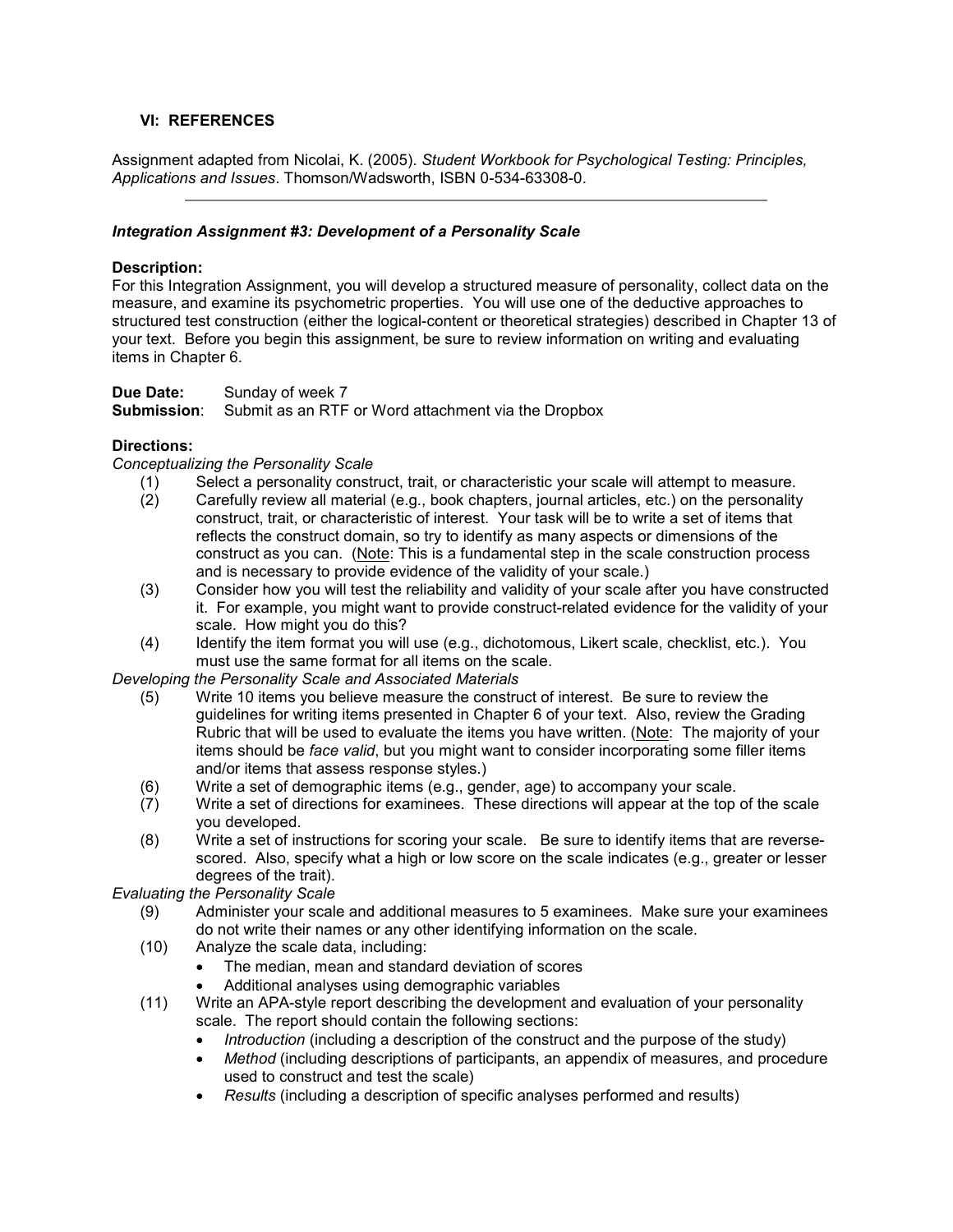- Discussion (including an evaluation of the properties of the scale you created, how you would revise or improve your scale, and recommendations for further study of the scale)
- References (include a minimum of three references)

Assignment adapted from Nicolai, K. (2005). Student Workbook for Psychological Testing: Principles, Applications and Issues. Thomson/Wadsworth, ISBN 0-534-63308-0.

## **Discussions**

All online discussions will adhere to the following guidelines:

- Due Dates Initial response due on Thursday by midnight; two peer replies due on Sunday by midnight. Peer replies should be substantial responses and/or insightful questions. Responses that simply state "I agree" or something similar to this will not be accepted.
- Grading Your discussion posting will be graded according to the quality of your response. In order to earn the full 10 points, your posting should be clear, complete, insightful and original; in addition, you must have high-quality peer replies. Responses that are incomplete, vague, lackdetail or repeat previous postings will receive reduced grades. Remember, you should always relate your postings to psychometrics. Postings are not simply your opinion; they involve your opinion but include an application to the relevant psychometric principles.

## For example:

## Week 1 – Tests and Measurements in the Popular Media

As discussed in Chapter 1 of the textbook, tests and measurements are all around us. Undoubtedly, you have taken a variety of tests throughout your life: classroom tests, driver's tests, tests for military placement, personality inventories, opinion surveys, standardized exams, competency tests, medical checklists. . . the list goes on and on. We are flooded with information about tests and measurements; just type the word "test" into the search engine of your Internet browser and you are likely to have over 250 MILLION hits!

Your task this week is to examine how tests and measurements are reported in the popular media. Using either a newspaper (such as The New York Times or USA Today), news website (such as MSNBC News, BBC News, ABC News or Fox News) or general audience magazine (such as Time Magazine, People or The New Yorker), locate an article focusing on tests or measurements. The article might discuss the results of a test, introduce a new use of testing, debate the relevance of testing or any other issue related to testing or measurement. For example, you might find an article discussing the use of achievement testing to meet the "No Child Left Behind" Act or the use of survey measurement to predict the outcome of political elections (there are many, many other topics, these are just two examples).

Briefly summarize your article. Then, analyze your article to identify the type of test used (see pp. 7-9 of your textbook) and any psychometric evidence provided (such as reliability, validity or statistical information). Finally, what questions are left unanswered after reading the article? List at least one question concerning the test, measurement or related statistics that the article fails to address.

In addition to posting the information pertaining to the article that you located, respond to at least one of the postings provided by your classmates.

### Homeworks

The homework assignments highlight key topics for each week. All homework assignments are due on Sunday at midnight and must be submitted through the dropbox.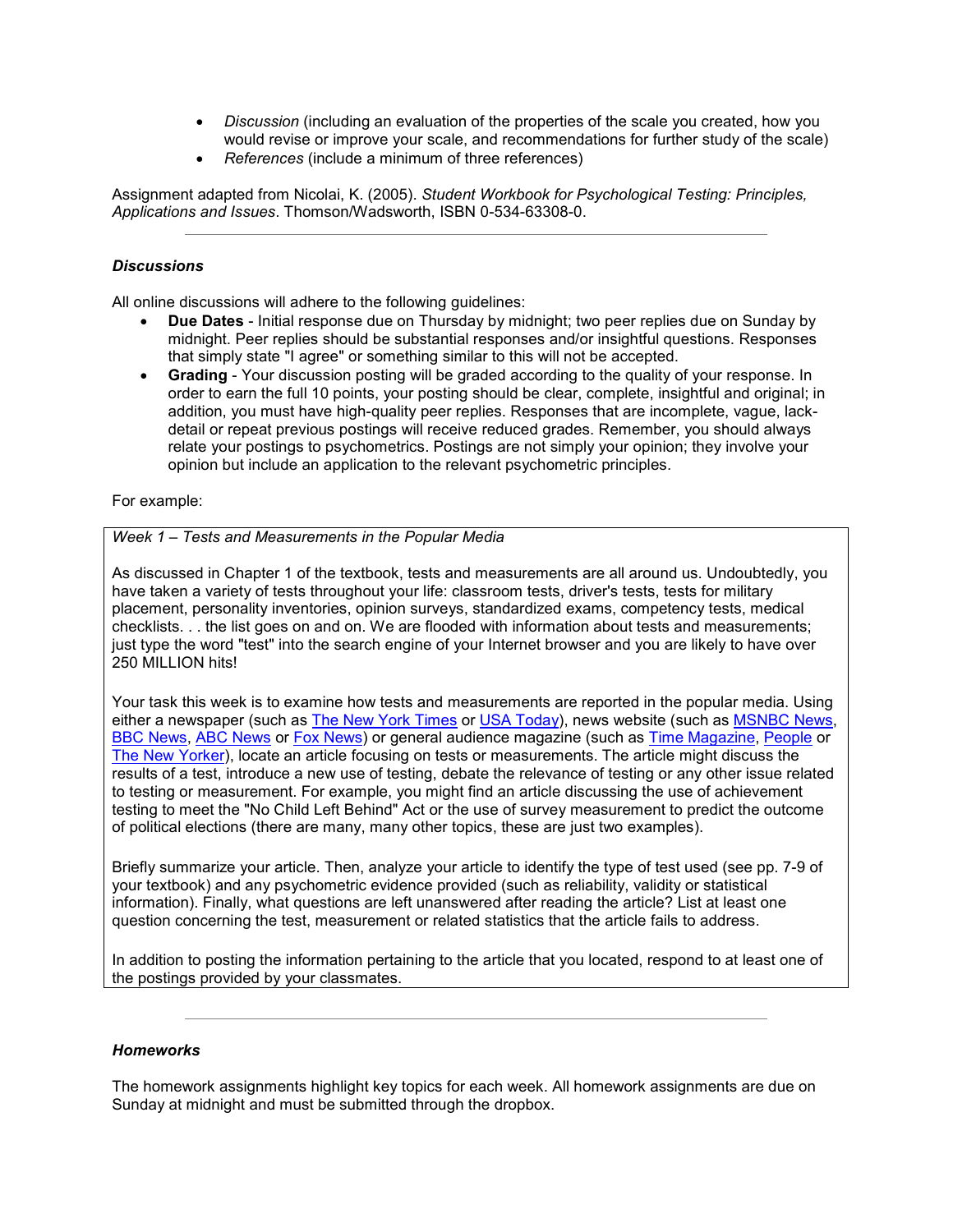For example:

#### Week 5 – Creating a Measure of Creativity

In this assignment, you will describe a creative measure of creativity.

#### Directions:

In creating your measure of creativity, you will use the definition of creativity found on text pg. 306: Creativity is the ability to be original, to combine known facts in new ways, or to find new relationships between known facts.

Complete the following activities:

Provide your own operational definition of creativity. Describe the types of items or tasks on your measure of creativity. Give at least three examples of items; include directions for scoring. Describe how the test should be administered.

Assignment adapted from Nicolai, K. (2005). Student Workbook for Psychological Testing: Principles, Applications and Issues. Thomson/Wadsworth, ISBN 0-534-63308-0.

#### **Quizzes**

Each week, you will complete a set of multiple-choice questions regarding the key information for that chapter. Quizzes consist of 10 multiple-choice questions. You may complete the mastery quiz assignment as many times as you like prior to the due date for each quiz; only the highest score you receive prior to the due date will be recorded.

### Controversial Issues Group Debate

The controversial issues presentation involves an in-depth investigation of a controversial topic relevant to the field of psychological testing. We will be examining 3 different controversial issues; one will be presented each week during weeks 4 through 6. You will work in groups to present ONE controversial issue; on the remaining weeks you will be responsible for posting your personal opinion in response to the information presented by the assigned group.

#### Controversial Issues Presentations:

- $\circ$  At the beginning of the term, I will divide the class into small groups (approximately 3 or 4 people) and assign each group to either the "pro" or "con" side of one of the controversial issues (the names of each person in the group will be posted as a response to this discussion thread). For example, one controversial issue might be "Should standardized test scores be used as a basis of college admission requirements?" One group would be required to locate research and information to support a "yes/pro" answer and the other group would be required to research and support a "no/con" answer.
- $\circ$  Each group will have ONE controversial issue that they are responsible for presenting the supporting empirical evidence. You will only work with your group to present ONE set of information; all other weeks you will individually provide your own thoughts and opinions in response to the information provided by the assigned group.
- $\circ$  All controversial issue presentations will take place in the designated discussion thread.
- $\circ$  During your assigned presentation, your group must work together to provide ONE persuasive, informational post to the relevant discussion thread. This may be a page of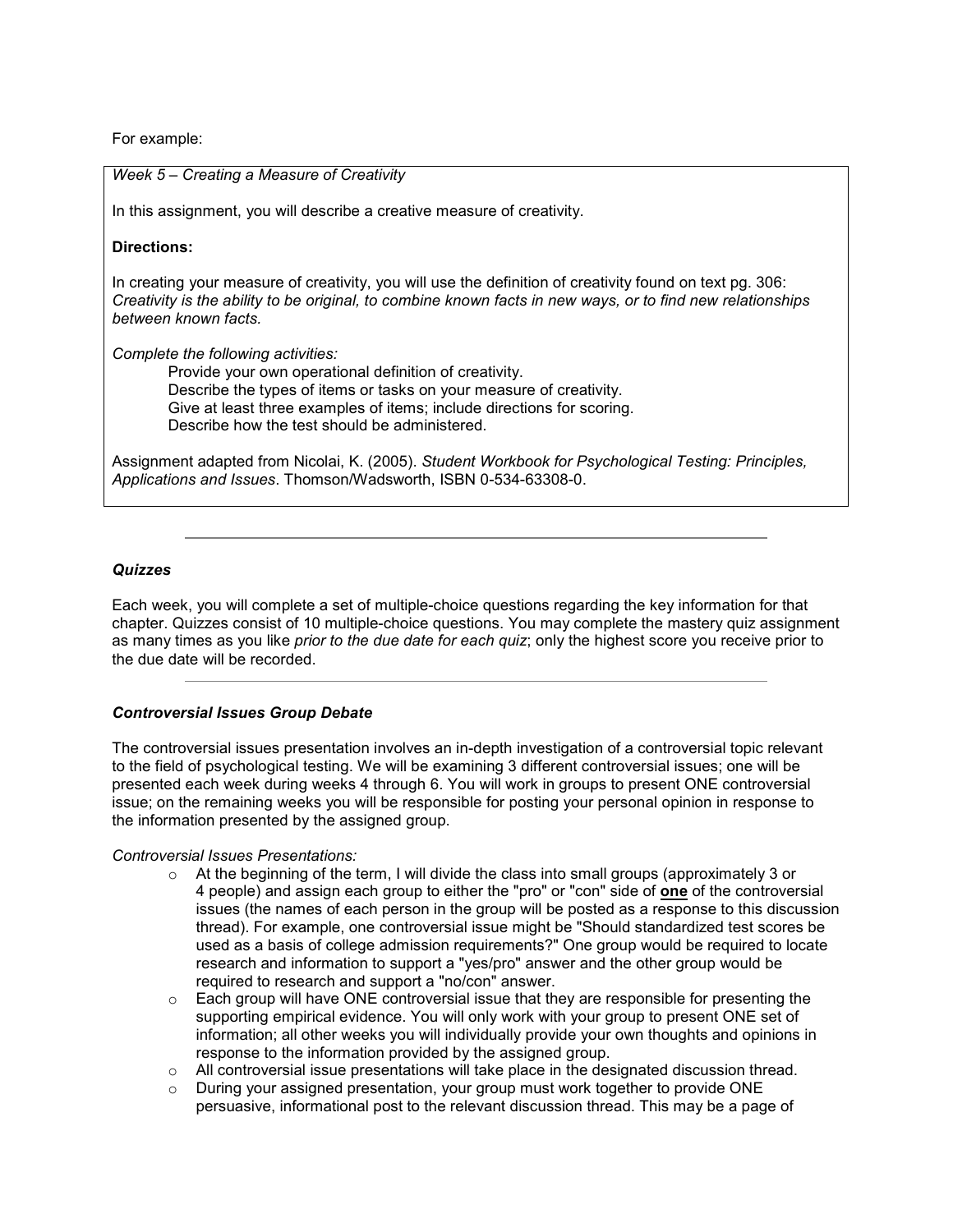written text, a PowerPoint presentation, an online video, or any other creative way of conveying your information. The information you provide does not have to be lengthy as long as it contains relevant information and is expanded to clearly explain your position. You are required to utilize and correctly reference five (5) quality, academic sources to support your position. You should use correct APA style in formatting your debate information.

- $\circ$  The groups assigned to the controversial issue must post their persuasive information by Thursday at midnight.
- $\circ$  Finally, everyone in the class should read the controversial issues and post their own position. When responding to the issues, you just need to write whether you support the "yes" or "no" side of the controversy with a sentence or two highlighting why you support that position (due on Sunday by midnight). You do not have to agree with the side of the controversial issue that you were assigned to represent.

### Key considerations:

- $\circ$  While there is no "right" answer to these types of controversial issues, there is a body of research that either supports or refutes each side of the position. You should incorporate research into your response.
- $\circ$  This is a persuasive argument, not just an opinion. Your personal opinion may differ from the position that you are assigned to research and represent in the thread; this is fine, just be sure that you still create a persuasive argument for the assigned topic.
- o I encourage you to be creative in your presentation of information. You are not limited to simple written text. You can use attachments or links to include a range of visual, audio or internet sources. Really push yourselves to represent your information in a creative, meaningful, interesting fashion. If you need ideas, please feel free to call or email and I will be happy to discuss your project with you.
- o Because this project requires group work and research, START EARLY! Do not wait until the last minute as it can be time consuming to work in groups in the online environment. You will notice that the topics are all listed on this page and the groups are assigned at the beginning of the term. This means that you should immediately make contact with your group members and start researching your controversial issue.
- o It is your responsibility to notify me if all group members have NOT contributed equally. If I don't hear from you, I will assume that everyone provided an equal contribution to the group and all members will receive the same grade. If there was a problem or social loafing with any members of your group, please email me and I will grade accordingly.

#### Tips for working in online groups:

- $\circ$  Due to the nature of this assignment, it is important that you work together with your group members to create your persuasive argument. This means that you should NOT simply divide the tasks and never communicate with your other group members again.
- o I recommend a "divide-conquer-converge" approach to working in groups. In other words, you should: 1) get together to discuss the task and divide responsibilities, 2) each person works on their assigned portion of the task, and 3) get back together as a group to put together the final product.
- $\circ$  When you are working with others in the online environment, there are a range of communication strategies. Obviously, you are able to use email and call each other on the phone. I also highly recommend that each group schedules private chat sessions; I will create a private chat room for each group within our online course. To access the chat, simply click on the chat tab at the top of the page. For those of you who are not familiar with chat, it is a "live" tool in which all of you must be logged on during the same time period. As such, you will want to email each other to set up a chat time that is mutually convenient for everyone. When scheduling chat time, make sure you discuss what time zone everyone is located in so that you are all logging in at the same time.
- $\circ$  Communication is essential. There are lots of ways to communicate and share information within the online classroom. You can use the email tab at the top of the page to directly email classmates from the online classroom. In addition, each group will have a private "doc